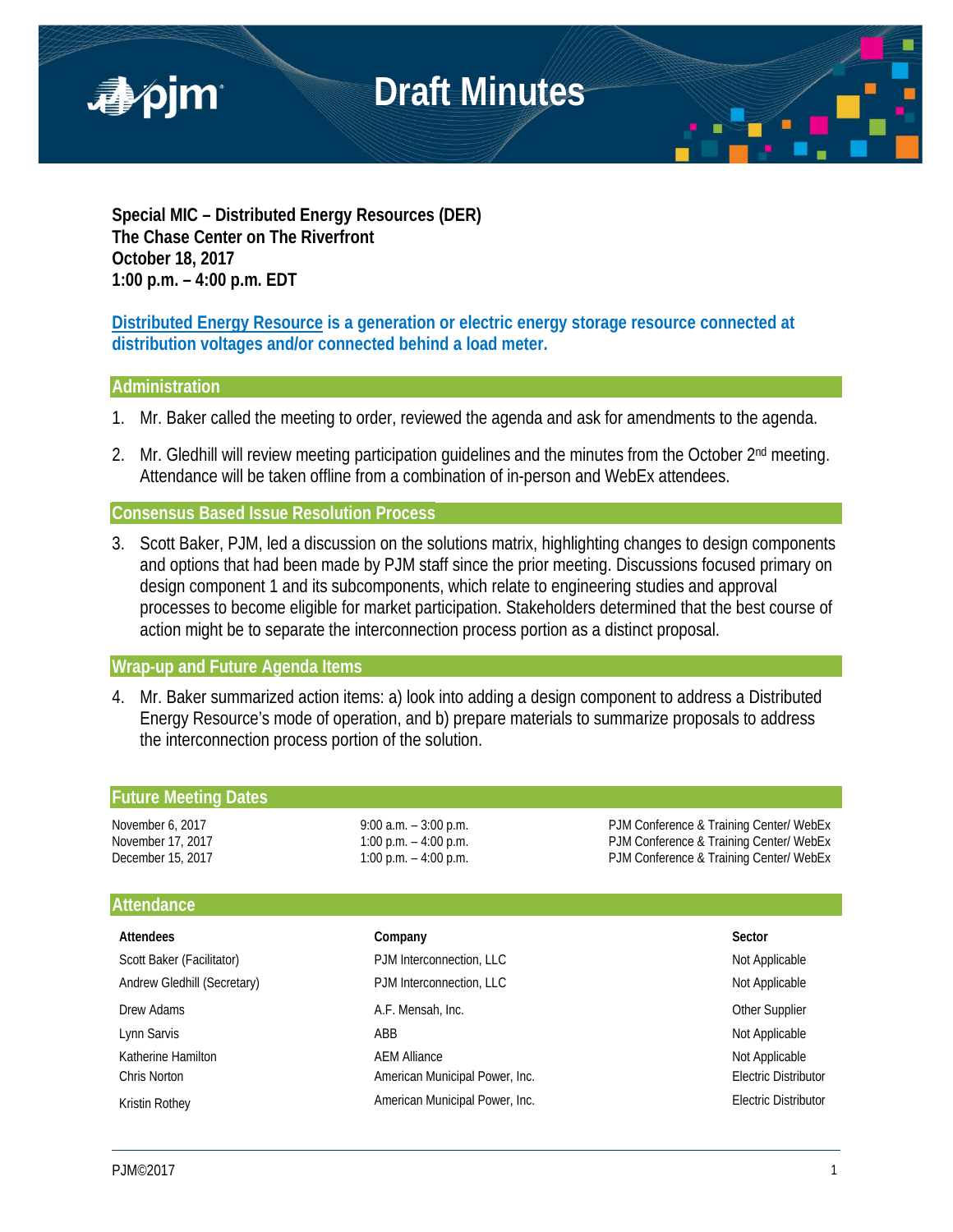

# **Draft Minutes**

Kent Feliks **Appalachain Power Company Appalachain Power Company** Transmission Owner Brock Ondayko **Appalachain Power Company Company** Transmission Owner Company **Transmission Owner** Barry Trayers **Citigroup Energy, Inc.** Communication Communication Communication Communication Communication Communication Communication Communication Communication Communication Communication Communication Communication C Rehan Gilani **Consolidated Edison Energy, Inc.** Consolidated Edison Energy, Inc. Bruce Campbell **Champbell** Cpower Controllers and Controllers and Controllers of the Supplier Jamie Lejcar **CPS** Energy **CPS** Energy **CPS** Energy **Electric Distributor** Mike Berlinski **Nicholas Customized Energy Solutions**, Ltd.\* Not Applicable Carl Johnson Customized Energy Solutions, Ltd.\* Not Applicable Not Applicable Jonathan Sasser **Customized Energy Solutions, Ltd.\*** Not Applicable Not Applicable Joseph DeLosa **DE Public Service Commission** DE Public Service Commission Not Applicable John Farber **DE Public Service Commission DE Public Service Commission** Not Applicable Marjorie Philips **Direct Energy Business, LLC Direct Energy Business**, LLC Connie Lowe **Connie Lowe Dominion Virginia Power Connie Lowe Transmission Owner** Greg Pakela **DTE Energy Trading, Inc.** Character Communication of the Supplier Bryan Garnett **Example 20** Energy Ohio, Inc. Transmission Owner **Duke Energy Ohio, Inc.** Transmission Owner Christin Domian Duquesne Light Company Transmission Owner John Peoples **Duquesne Light Company Transmission Owner** Transmission Owner Alex Rosenblatt **Alex Rosenblatt** Company Duquesne Light Company **Transmission Owner** Transmission Owner Tom Rutigliano **Earth Networks** Character Character Character Character Character Character Character Character Character Character Character Character Character Character Character Character Character Character Character Malcolm Ainspan **Energy Curtailment Specialists, Inc.** Chronic Communisty Communisty Communisty Communisty Communisty Communisty Communisty Communisty Communisty Communisty Communisty Communisty Communisty Communisty Commu Katie Guerry **EnerNOC, Inc. Community Control** Chern Supplier Community Chern Supplier Chad Singer Fellon McCord in the State of the Shad Singer Not Applicable Not Applicable of the Shad Singer State of the Shad Singer State of the Shad Singer State of the Shad Singer State of the Shad Singer State of the Sh Jim Benchek FirstEnergy Solutions Corp. Transmission Owner Martin Bolan **FirstEnergy Solutions Corp.** Transmission Owner Corp. Transmission Owner David Marton **FirstEnergy Solutions Corp.** Transmission Owner Corp. Transmission Owner Jon Schneider **FirstEnergy Solutions Corp.** Transmission Owner Corp. Transmission Owner Ed Stein FirstEnergy Solutions Corp. Transmission Owner Corp. Transmission Owner Tom Hyzinski komponent GT Power Group Not Applicable Not Applicable David Pratzon Not Applicable Communication Communication Communication Communication Communication Communication Communication Communication Communication Not Applicable Jeffrey Whitehead **GT Power Group COVID-1999** Not Applicable Kenneth Foladare **IMG Midstream LLC** Generation Owner Dave Johnston **Indiana Utility Regulatory Commission** Not Applicable Not Applicable David Mabry **McNees Wallace & Nurick LLC** Not Applicable Not Applicable Erik Hanser Nichigan Public Service Commission Not Applicable Not Applicable Ron Slagel Not Applicable Not Applicable Not Applicable Sunny Jansen **MidAmerican Energy Company Company** Other Supplier Raena Orr **MidAmerican Energy Company** Company Company Company Company Company Company Company Company Company Company Skyler Marzewski **Monitoring Analytics** Monitoring Analytics Not Applicable Amber Williams **New York State Electric & Gas Corporation** Cher Supplier

Ding Xu **North Carolina Electric Membership Corporation** Electric Distributor Electric Distributor